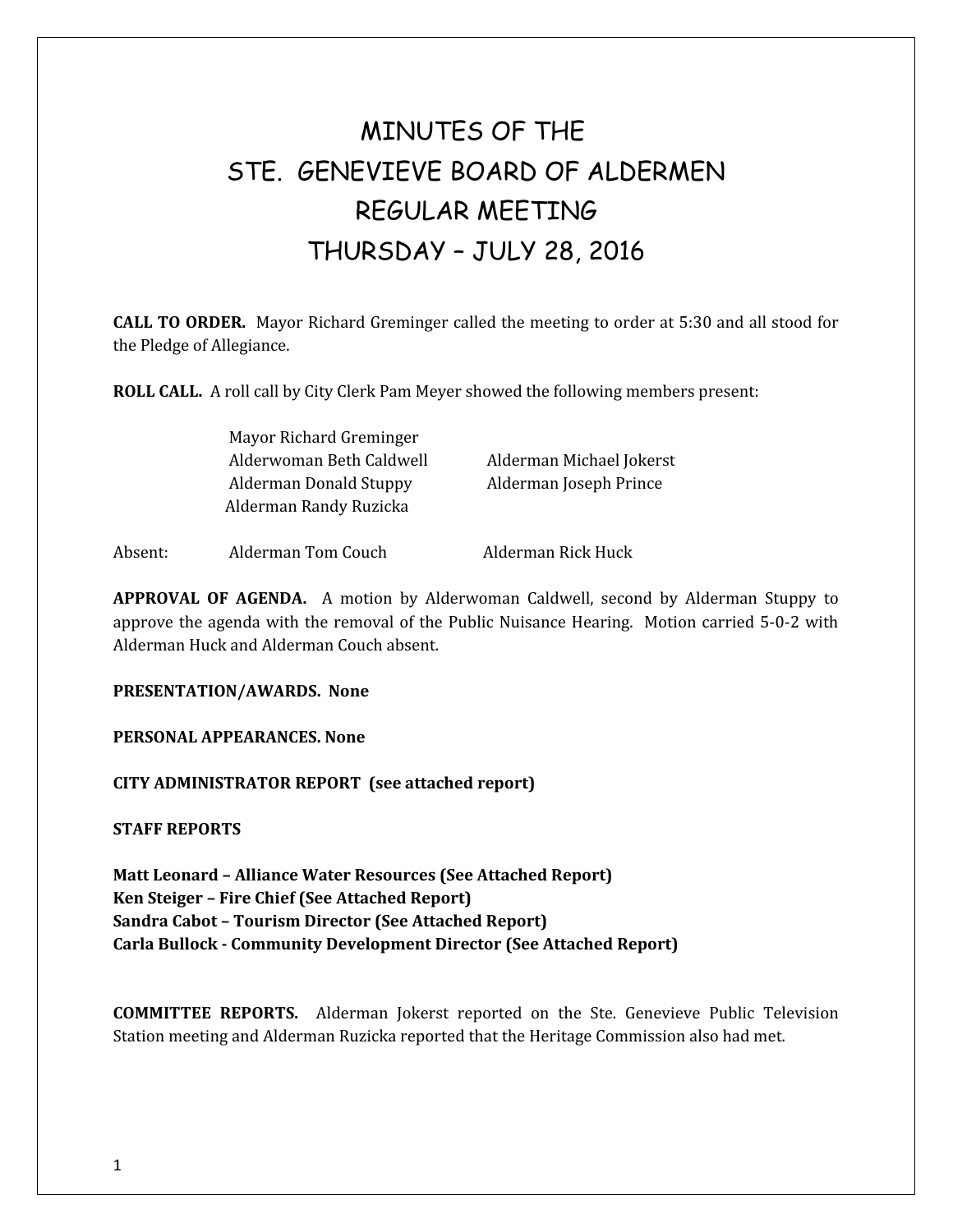#### **CONSENT AGENDA.**

**Minutes – Board of Aldermen – Regular Meeting – July 14, 2016.** A motion by Alderman Prince, second by Alderman Ruzicka to approve the minutes of the Board of Aldermen Regular Meeting of July 14, 2016. Motion carried 5-0-2 with Alderman Couch and Alderman Huck absent.

**Minutes – Board of Aldermen – Closed Session – July 14, 2016.** A motion by Alderwoman Caldwell, second by Alderman Stuppy to approve the minutes of the Board of Alderman Closed Session of July 14, 2016. Motion carried 5-0-2 with Alderman Couch and Alderman Huck absent.

**Minutes – Special Meeting – July 18, 2016.** A motion by Alderman Jokerst, second by Alderman Prince to approve the minutes of the Special Meeting of July 18, 2016. Motion carried 5-0-2 with Alderman Couch and Alderman Huck absent.

**Treasurer's Report – June 2016.** A motion by Alderman Prince, second by Alderman Ruzicka to approve the Treasurer's Report for June 2016. Motion carried 5-0-2 with Alderman Couch and Alderman Huck absent.

**RESOLUTION 2016 – 28. A RESOLUTION AUTHORIZING A BUSHMASTER MODEL XM15-E25 RIFLE FROM THE POLICE DEPARTMENT BE DECLARED SURPLUS PROPERTY AND PROVIDING FURTHER AUTHORITY.** A motion by Aldermen Prince, second by Alderman Ruzicka to approve Resolution 2016-28 declaring the Bushmaster Rifle surplus. Motion carried 5-0-2 with Alderman Couch and Alderman Huck absent.

**RESOLUTION 2016 - 29. A RESOLUTION RE-APPOINTING JUSTIN DONOVAN TO THE STE. GENEVIEVE PLANNING AND ZONING COMMISSION.** A motion by Alderman Stuppy, second by Alderwoman Caldwell to approve Resolution 2016-29 re-appointing Justin Donovan to the Planning and Zoning Commission. Motion carried 5-0-2 with Alderman Huck and Alderman Couch absent.

**PUBLIC HEARING. The Mayor and Board of Aldermen will hold a public hearing to consider the re-zoning of the following property from an "I-1" Light Industrial District to a "C-1" General Commercial District: Part of Survey 100 lot 1 of the Re-Plat of Hwy 32 Industrial Park (Progress Parkway).** Mayor Richard Greminger opened the meeting at 6:04 p.m. At this time Community Development Administrator Carla Bullock explained that the lot needed to be rezoned for the possible development of a multifamily housing project by Midwest Development Professionals that has a purchase option agreement on the table currently with the City. It is currently zoned I-1. With no further comments, Mayor Greminger closed the public hearing at 6:06 p.m.

## **OLD BUSINESS.**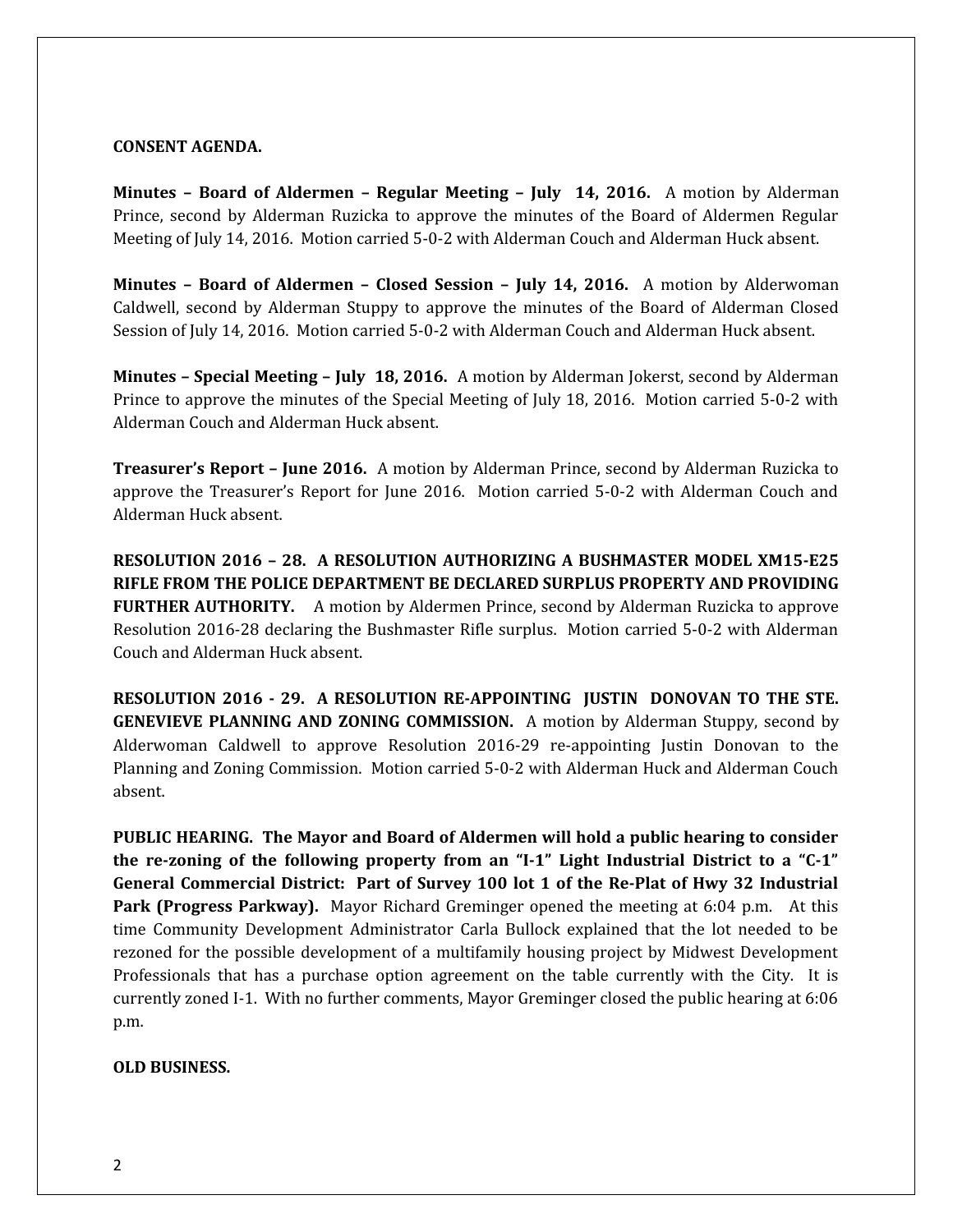#### **NEW BUSINESS.**

**BILL NO. 4113. AN ORDINANCE APPROVING A ZONE CHANGE FROM AN I-1 LIGHT INDUSTRIAL DISTRICT TO A C-1 GENERAL COMMERCIAL DISTRICT FOR PART OF SURVEY 100 LOT 1 OF THE RE-PLAT OF HIGHWAY 32 INDUSTRIAL PARK. 1ST READING.** A motion by Alderman Prince, second by Alderman Ruzicka, Bill No. 4113 was placed on its first reading, read by title only, considered and passed with an 5-0-2 vote of the Board of Aldermen with Alderman Couch and Alderman Huck absent. A motion by Alderman Prince, second by Alderman Caldwell to proceed with the second and final reading of Bill No. 4113. Motion carried 5-0-2 with Alderman Couch and Alderman Huck absent. Motion by Alderman Prince, second by Alderman Stuppy, Bill No. 4113 was placed on its second and final reading, read by title only, considered and passed by a roll call vote as follows: Ayes: Alderman Mike Jokerst, Alderwoman Beth Caldwell, Alderman Joe Prince, Alderman Randy Ruzicka and Alderman Donald Stuppy. Nays: None Absent: Alderman Richard Huck Alderman Tom Couch Motion carried 6-0-2. Thereupon Bill No. 4113 was declared Ordinance No. 4049 signed by the Mayor and attested by the City Clerk.

**BILL NO. 4114. AN ORDINANCE AMENDING THE CITY OF STE. GENEVIEVE CODE OF ORDINANCES, CHAPTER 500: BUILDINGS AND BUILDING REGULATIONS; ARTICLE II BUILDING CODE; SECTION 500.100, DEFINITIONS; AND SECTION 500.110 CODES, INTERNATIONAL FIRE CODE AS SET FORTH BELOW. 1<sup>ST</sup> READING.** A motion by Alderman Prince, second by Alderman Ruzicka, Bill No. 4113 was placed on its first reading, read by title only, considered and passed with an 5-0-2 vote of the Board of Aldermen with Alderman Couch and Alderman Huck absent.

## **PUBLIC COMMENTS. None.**

## **OTHER BUSINESS. None.**

**MAYOR/BOARD OF ALDERMEN COMMUNICATION.** Alderman Jokerst asked about getting an ordinance for the City of Ste. Genevieve that would allow UTV's on the streets of the City. He has talked with the City Administrator in Perryville and they have an ordinance that allows UTV's only during daylight hours and with a 20 MPH speed limit. Chief Bennett spoke and said that he is not opposed to the idea and has a few reservations that could be addressed. Alderman Jokerst will contact City of Perryville about a copy of their ordinance for our review.

## **EXECUTIVE/CLOSED SESSION. Not needed.**

**ADJOURNMENT.** A motion by Alderman Prince, second by Alderman Stuppy to adjourn the meeting. Motion carried 5-0-2 with Alderman Huck and Alderman Couch absent. 6:15 p.m.

## **Respectfully submitted by,**

## **Pam Meyer**